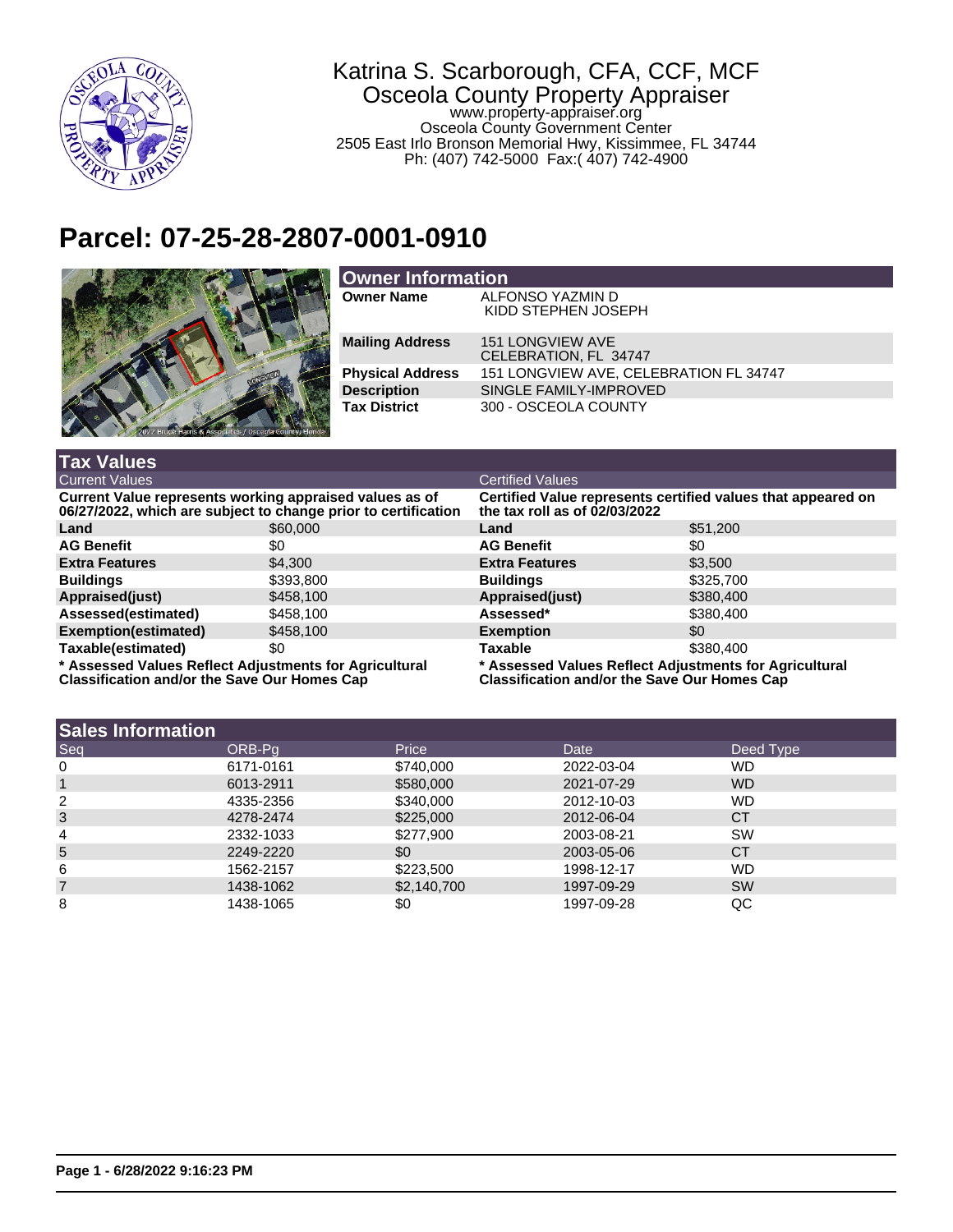| Land Information - Total Acreage: 0.08 |       |       |           |            |  |
|----------------------------------------|-------|-------|-----------|------------|--|
| <b>Land Description</b>                | Units | Depth | Land Type | Land Value |  |
| GARDEN                                 | 1.00  | 75.00 |           | \$60,000   |  |

| <b>Extra Features</b>                 |              |                   |                   |
|---------------------------------------|--------------|-------------------|-------------------|
| <b>Extra Feature</b>                  | <b>Units</b> | <b>Year Built</b> | l Feature Value ' |
| WOOD FENCE-4 FT HIGH GOOD             | 56           | 1998              | \$134             |
| WOOD DECK AVERAGE                     | 210          | 2005              | \$420             |
| SWIMMING POOL(IN GROUND ONLY) AVERAGE | 49           | 2016              | \$2.552           |
| POOL DECK GOOD                        | 255          | 2016              | \$899             |
| VINYL FENCE-6 FT HIGH AVERAGE         | 20           | 2016              | \$274             |

| <b>Building Information</b> |               |                      |                                    |
|-----------------------------|---------------|----------------------|------------------------------------|
| <b>Building 1</b>           |               |                      |                                    |
| <b>Description</b>          | SINGLE FAMILY | <b>Bedrooms</b>      | 5                                  |
| <b>Year Built</b>           | 1998          | <b>Bathrooms</b>     | $\mathfrak{p}$                     |
| Value                       | \$393,800     | <b>Fixtures</b>      |                                    |
| <b>Actual Area</b>          | 2916          | <b>Roof Cover</b>    | 4 COMPOSITE SHINGLE                |
| <b>Heated Area</b>          | 2305          | <b>Exterior Wall</b> | $(1.00)$ 6 SIDING ABOVE<br>AVERAGE |
| Building 1 subarea          |               |                      |                                    |
| <b>Description</b>          | Code          | <b>Year Built</b>    | <b>Total Sketched Area</b>         |
| UPPER STORY FINISHED        | <b>USF</b>    | 1998                 | 1121                               |
| <b>BASE AREA</b>            | <b>BAS</b>    | 1998                 | 1184                               |
| <b>OPEN PORCH FINISHED</b>  | <b>OPF</b>    | 1998                 | 174                                |
| <b>GARAGE FINISHED</b>      | <b>GRF</b>    | 1998                 | 437                                |

**Legal Description** CELEBRATION NORTH VILLAGE UNIT 5 PB 9 PGS 189-194 LOT 91 09-25-28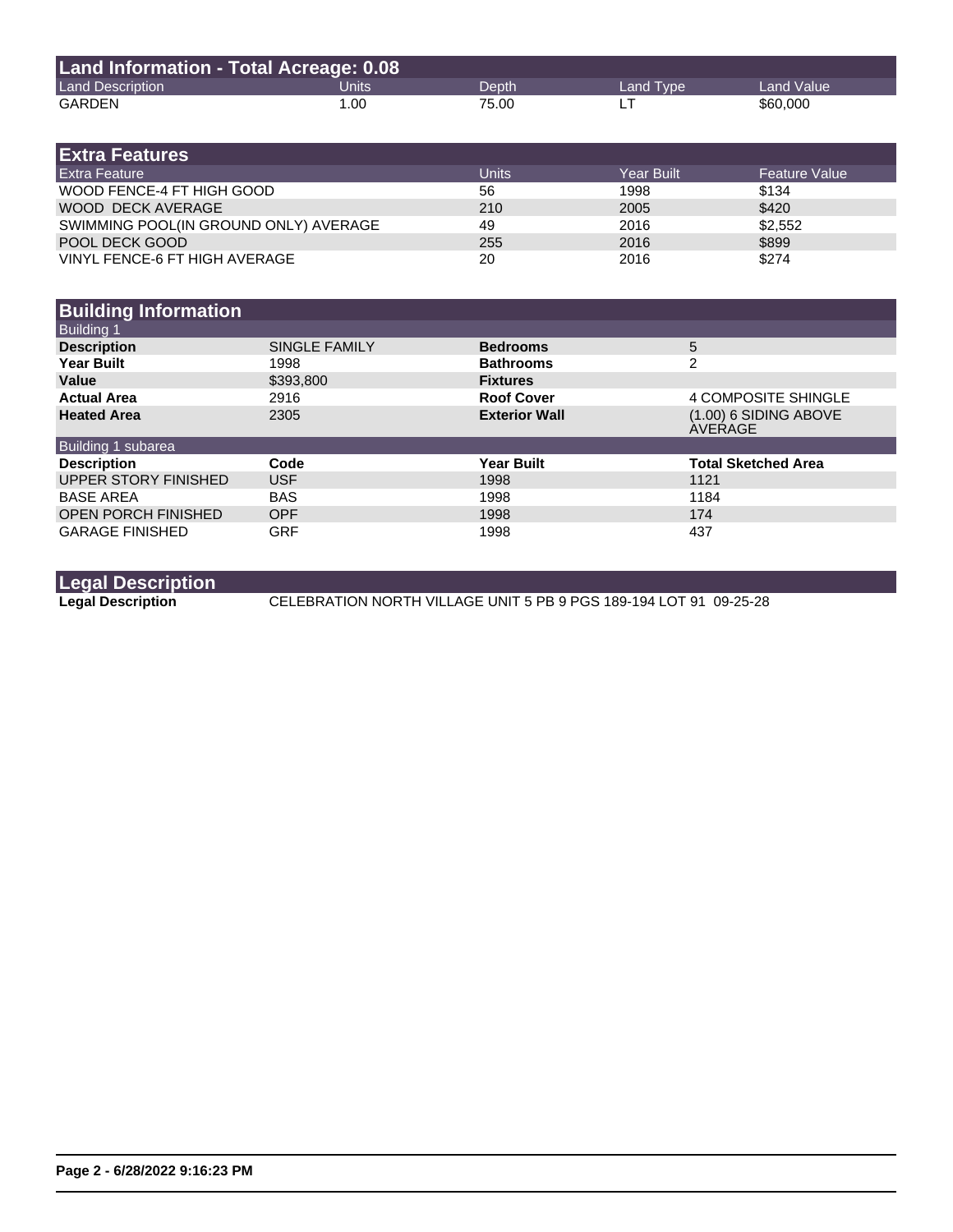